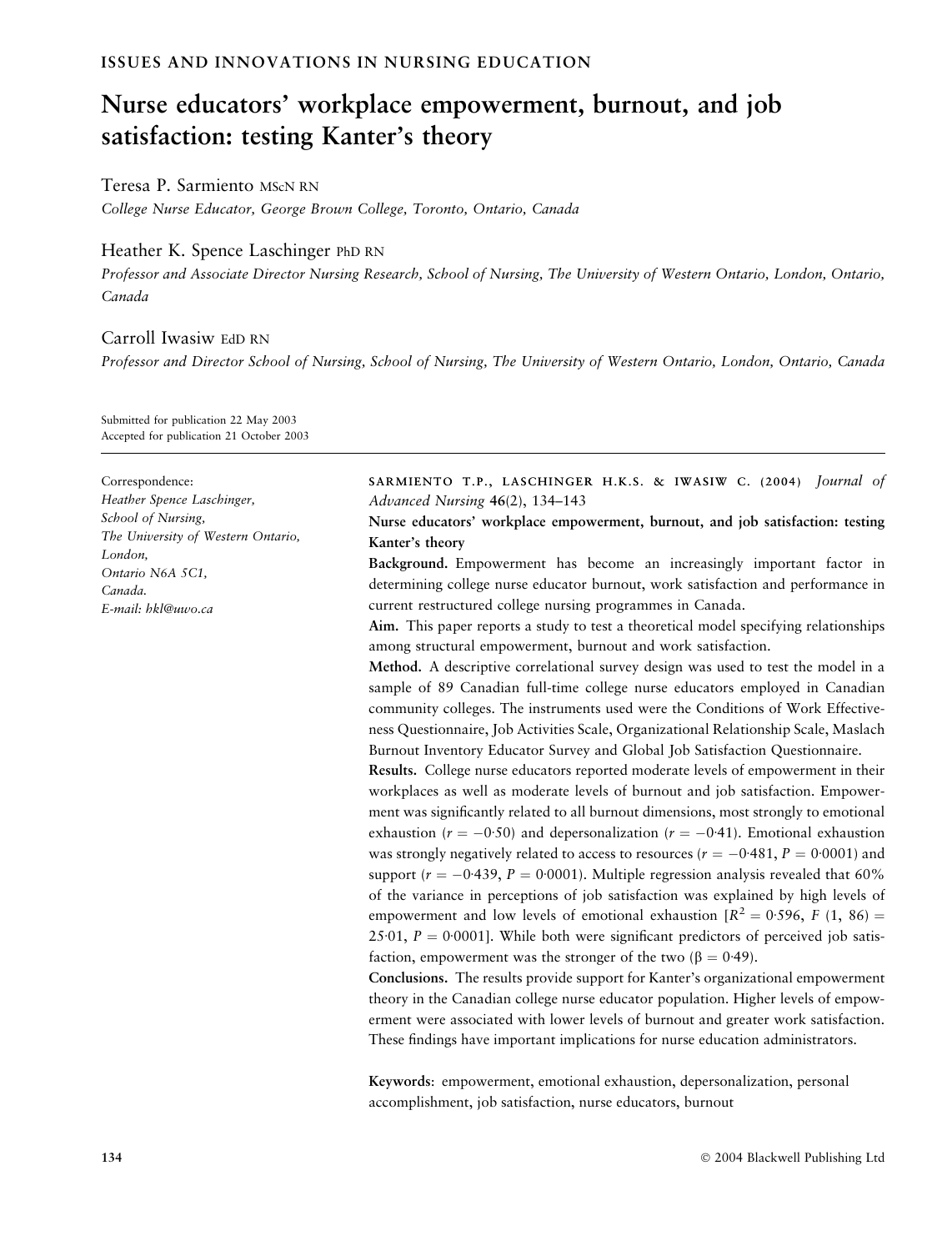## Introduction

Nurse education in Canada is in the midst of rapid professional, social, and educational changes. Many educational programmes are facing considerable financial constraints due to government cutbacks in funding over the past decade. Decreasing enrollments, fewer educators, and increased class sizes, are placing increased demands on nurse educators (Leon & Zareski 1998, Brendtro & Hegge 2000). Lack of sufficient funding to support education programmes can be frustrating to educators, particularly when resources are not available to implement planned programmes. Furthermore, there is a looming shortage of qualified staff to deliver education programmes in the near future (DeYoung & Bliss 1995). In 1990, the National League of Nursing reported approximately 900 unfilled full-time nurse educators positions in the United States of America (USA) (Moody 1996). This shortage has been attributed to ageing of the present cohort, fewer recruits to academic nursing, inadequate work conditions, and poor job security (DeYoung & Bliss 1995). The average age of the current cohort of nurse educators is 49.4 years of age and many will retire within the next 10 years (Brendtro & Hegge 2000). Such shortages increase the workload for others, increasing the likelihood of stress and burnout.

Nurse educators carry great responsibility in their organizations, yet this high level of responsibility is often combined with low decision-making power (Bauder 1982). This, in turn, causes undue stress that may decrease job satisfaction and increase the risk of burnout. Burnout has been identified as an issue for nurse educators (Fong 1990). Too many tasks in too little time are frequent complaints among educators. Nurse educators must teach, counsel students, and work on committees, as well as engage in clinical practice with students (Brown 1991). With advancing medical technology, nurse educators' skills rapidly become obsolete and the pressure to keep abreast and to maintain effective skills cause distress. Finally, lack of respect and positive reinforcement from administrators create job dissatisfaction and the risk of burnout (Langemo 1988).

Nurse educators are at risk for burnout because they spend a considerable amount of time with students who need help acquiring knowledge, critical judgement, and psychomotor skills (Bourcier 1986). Burnout is a syndrome in which a previously committed, helping professional gradually disengages from full participation in a job in response to excessive job-related stressors. Burnout consists of three components (Maslach et al. 1996). Emotional exhaustion (EE) is the tired and fatigued feeling that develops as emotional energies are drained. When these feelings become chronic, educators often experience depersonalization (DP), that is, indifferent feelings about helping their students learn and grow. When educators no longer feel that they are contributing to students' development, they may experience a lack of *personal* accomplishment (PA). Burnout is a costly phenomenon because the physical and psychological manifestations result in decreased effectiveness and productivity (Pines & Maslach 1978).

Maslach (1982) suggests that burnout stems from social interactions between helpers and recipients in which helpers become overly emotionally involved and overextend themselves. Over time this results in EE. Nurse educators are responsible for many roles and tasks in their organization and often work an average of 59 hours per week (Fong 1990). Time pressures and increasing job demands further increase their risk of burnout. Given the link between burnout and physical and emotional health problems (Stout & Williams 1983), identifying dissatisfying workplace factors that contribute to stress and burnout in nurse educators is important.

The consequences of burnout have serious implications for nurse educators, students, educational institutions, and ultimately the profession. During a time when the profession is facing a world-wide shortage of practicing nurses, highly qualified nurse educators are essential for ensuring that the supply of nurses in the future is sufficient to sustain the professional workforce. Thus, it is important to study factors that create negative work environments for nurse educators and to find ways to make these settings satisfying.

## Theoretical framework

According to Kanter (1977, 1993), workplace behaviours and attitudes are determined by social structures in the workplace, not personal predispositions. She claims that workers are empowered when they perceive that their work environments provide opportunity for growth and access to power needed to carry out job demands. When these conditions are lacking, employees feel powerlessness. This threatens organizational productivity since powerless individuals are more susceptible to burnout and reduced job satisfaction (Kanter 1979).

Kanter defines power as the capacity to mobilize resources to accomplish work, and identifies structural characteristics within an organization that influence an individual's ability to access and mobilize the resources of job-related empowerment: (1) power, that is, access to resources, support and information and (2) opportunity, that is, access to challenge, growth and development (see Figure 1). Access to these organizational structures is influenced by the degree of formal and informal power an individual has in the organization.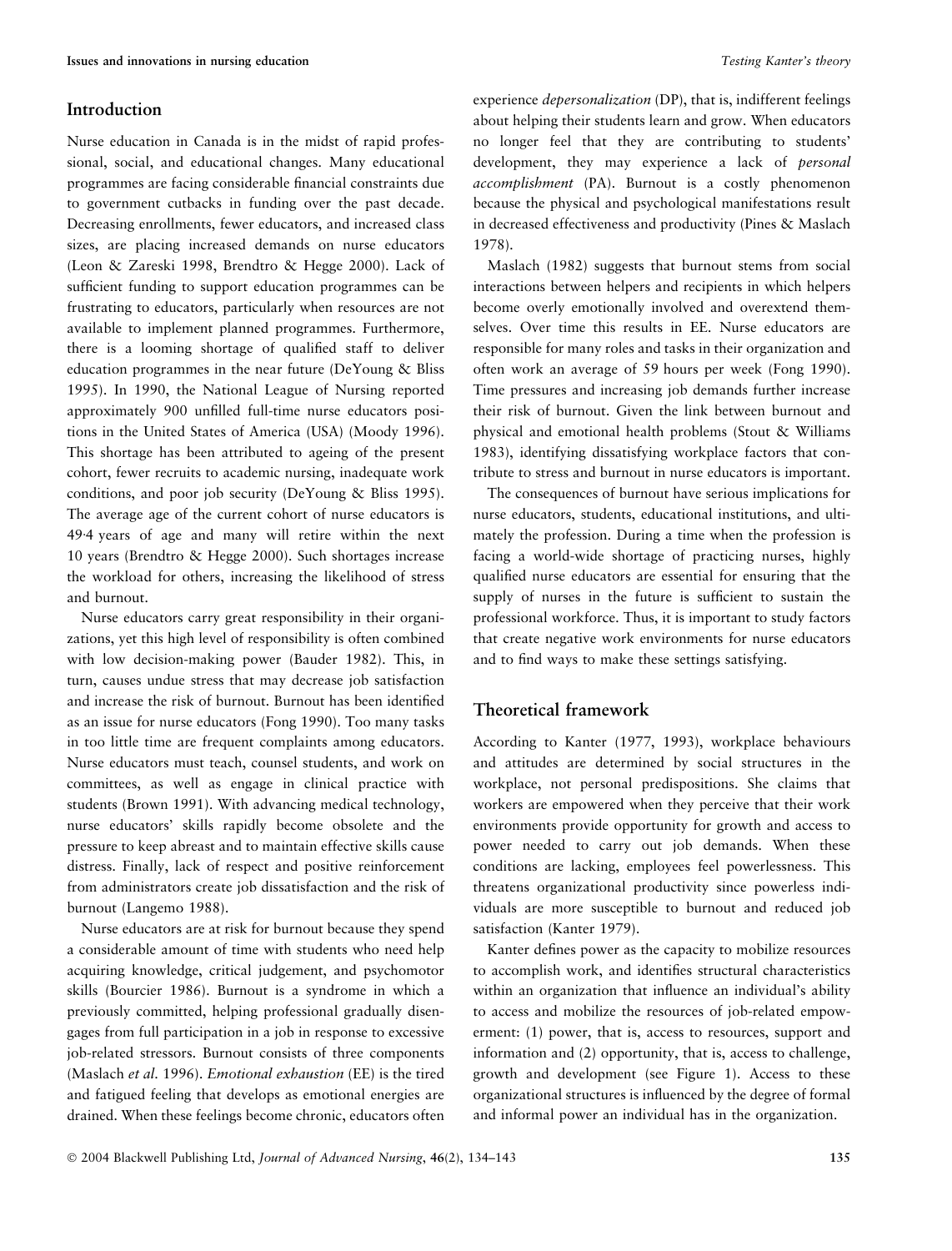

# **Theoretical framework**



Formal power is acquired by excellent performance of jobrelated activities that are extraordinary, visible or attract the attention of others, and are relevant to the solution of pressing organizational problems (Brown & Kanter 1982). Informal power results from political and social alliances with sponsors, peers, and subordinates in the organization. Sponsors include mentors, coaches, and teachers with higherlevel positions in the organization who provide approval, prestige, or support to individuals that can lead to sponsored mobility within the hierarchy. Alliances with peers are necessary for any power base, as a peer 1 day could become an individual's boss the next.

The structure of power is derived from three sources: access to support, information and resources. Support refers to feedback and guidance received from superiors, peers, and subordinates. Information refers to the data, technical knowledge, and expertise required to function effectively in one's position (Chandler 1986). Resources are the materials, money, supplies, equipment, and time necessary to accomplish organizational goals. Individuals who perceive themselves as having power tend to foster higher group morale and cooperation, delegate more control and latitude to subordinates, provide opportunities to subordinates and are viewed by others as helping rather than hindering (Kanter 1979, 1993).

The structure of opportunity refers to the individual's prospects of growth and mobility within the organization (Kanter 1993) and includes autonomy, growth, a sense of challenge and the chance to learn and develop. Those who perceive themselves as having access to opportunity invest in work and seek ways to learn, contributing to personal growth and development. Individuals in low opportunity positions exhibit low self-esteem, disengage themselves from work, and lower their aspirations.

Kanter (1993) maintains that individuals with access to power and opportunity structures can accomplish the tasks required to achieve organizational goals. Because they have these tools, they are highly motivated and able to motivate and empower others (Brown & Kanter 1982). Individuals without access to power structures perceive themselves to be powerless and become more rules-minded and less committed to organizational goals.

## Related research

There is considerable support for Kanter's theory in nursing (Laschinger 1996). Empowerment has been linked to important organizational outcomes, such as, job satisfaction (Whyte 1995, Kutzscher et al. 1996, Laschinger & Havens 1996a, Laschinger et al. 2001), perceived control over nursing practice (Laschinger & Havens 1996b), and lower levels of job stress (Laschinger & Havens 1996a, Laschinger et al. 2001). Empowerment has also been linked to burnout and job satisfaction. Hatcher and Laschinger (1996) found that staff nurse access to empowerment structures was significantly related to all aspects of burnout: DP ( $r = -0.28$ ), EE  $(r = -0.34)$ , and PA  $(r = 0.36)$ . These nurses reported only moderate levels of empowerment ( $M = 10.66$ , sp = 2.22) on a scale ranging from 4 to 20. O'Brien (1997) found similar results.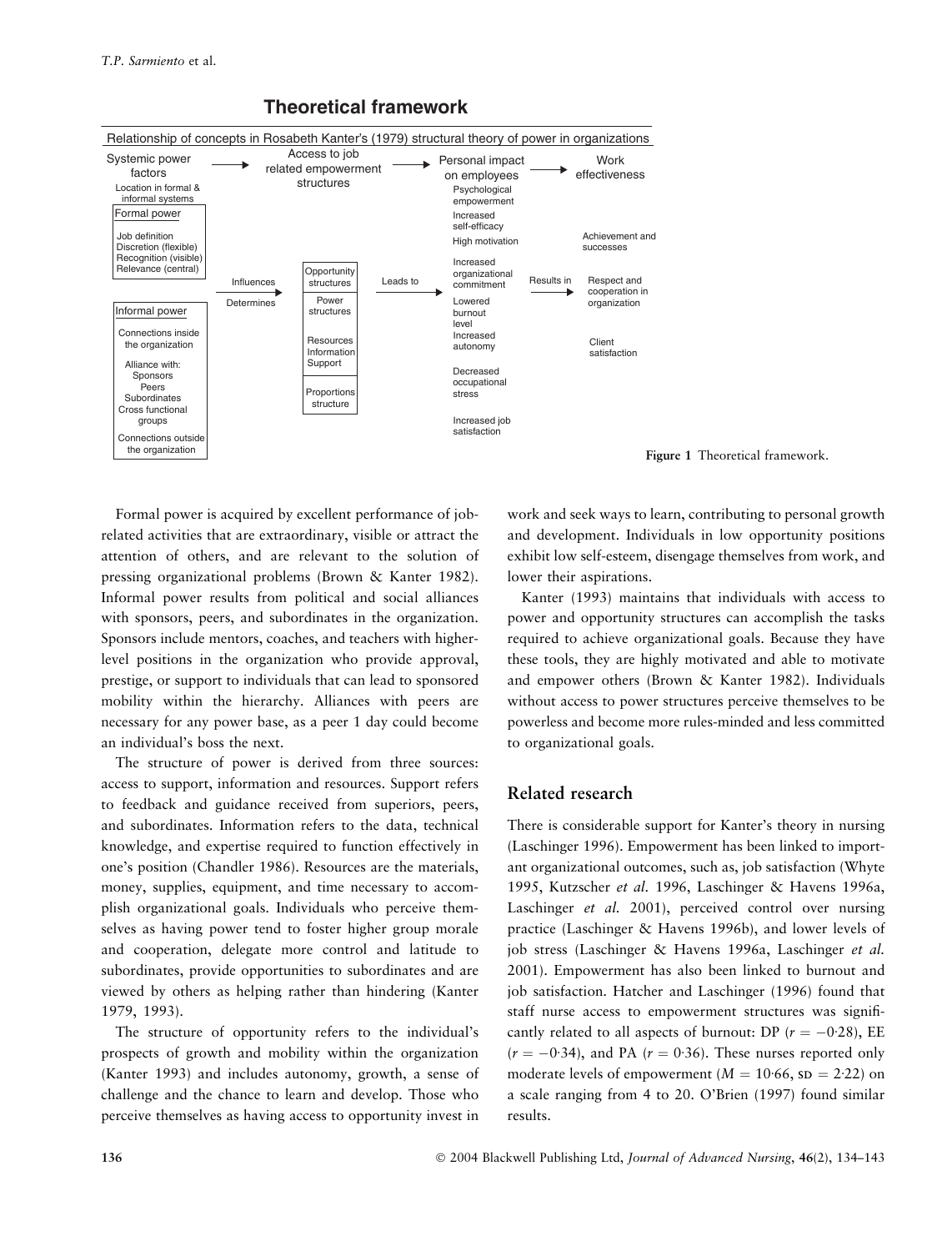#### Empowerment in nurse education

Few studies were found of nurse educator empowerment. Erwin (1999) found that college nurse educators perceived their work setting to be only moderately empowering  $(M = 11.71, SD = 2.49)$ . Empowerment was significantly related to perceived organizational climate for caring  $(r = 0.49)$  and to their use of empowering teaching behaviours ( $r = 0.31$ ). Nurse educators in Catalano (1994) study reported infrequent use of empowering teaching behaviours.

#### Burnout in nurse educators

Several researchers have investigated nurse educator burnout. In Bourcier's (1986) study, nurse educators reported average burnout on the EE ( $M = 17.19$ , sp = 9.08) and DP dimensions ( $M = 3.84$ , sp = 3.83) and low burnout on the PA dimension ( $M = 37.40$ , sp = 7.16) according to Maslach's normative data for postsecondary educators (Maslach et al. 1996) (Table 1). High scores on the EE and DP subscales and low scores on PA represent burnout. Emotional exhaustion was significantly related to behavioural stress manifestations, such as, drug use, gastrointestinal symptoms, hypertension, and fatigue. Inadequate participation in important decisions, unfair treatment by supervisors, and workload were cited as major causes of EE. Staurovsky (1992) observed similar levels of burnout in a study of 82 university nurse educators EE  $(M = 16.99, SD = 9.32), DP (M = 3.16, SD = 2.90)$  and PA  $(M = 38.39, sD = 4.82)$ . Educators reported low job satisfaction and limited opportunities for promotion. Emotional exhaustion was most strongly related to work on present job  $(r = -0.64, P < 0.05)$  and overall job satisfaction  $(r = -0.61, P < 0.05)$ . Educators identified heavy assignments, administrative attitudes, multiple job dimensions and pay as sources of stress in qualitative comments. In Fong's (1993) study of 84 university nurse educators' burnout, EE was significantly  $(P < 0.01)$  related to high job demands  $(r = 0.53)$ , time pressures  $(r = 0.33)$ , hours worked  $(r = 0.53)$ 0.36), and feelings of job inadequacy ( $r = 0.31$ ), and negatively related to social support from one's supervisors  $(r = -0.32)$  and peers  $(r = -0.48)$ . Lack of peer support

Table 1 Normative Data of experienced burnout: Maslach Burnout Inventory Manual (MBI) (1996) for postsecondary educators  $(n = 635)$ 

| MBI subscales           | Low       | Average   | High       | Possible<br>score range |
|-------------------------|-----------|-----------|------------|-------------------------|
| Emotional exhaustion    | $\leq$ 13 | $14 - 23$ | >2.4       | $0 - 63$                |
| Depersonalization       | ≤2        | $3 - 8$   | >9         | $0 - 35$                |
| Personal accomplishment | $\geq$ 43 | $42 - 36$ | $\leq 3.5$ | $0 - 56$                |

was most strongly related to both DP ( $r = 0.38$ ) and PA  $(r = -0.28)$ .

#### Job satisfaction in nurse educators

Krahn (2000) studied the lived experience of 10 college nurse educators who reported that continual budget cuts and increasing class sizes challenged their ability to meet role expectations. This was compounded by exhaustion from enlarged teaching assignments, perceived lack of support, and decreasing job satisfaction. Themes emerging from the participants' stories included feeling devalued, bowing to the 'status quo', and conflicting with others. These themes reflect Maslach's descriptions of the burnout experience.

### The study

#### Hypotheses

Based on Kanter's theoretical framework and the previous review of the literature, the following hypotheses were formulated for this study:

I. College nurse educators' perceptions of formal and informal power in the workplace are positively related to their perceptions of workplace empowerment.

Rationale: Kanter (1993) asserts that the combination of formal job characteristics and informal alliances within the organization influences employees' access to sources of opportunity, information, support, and resources that enable them to effectively accomplish work tasks.

II. College nurse educators' perceived workplace empowerment are negatively related to their feelings of EE, DP and positively related to their feelings of PA.

Rationale: Kanter (1993) argues that power evolves from the availability of work empowerment structures that enable employees to accomplish their work. Empowered educators are more likely to work towards organizational goals and meet students' needs. Inadequate support, resources, increased workload and limited authority have been cited as causes of stress in educators. Limited access to these empowerment structures is likely to lead to EE, and feelings of frustration and failure that may result in DP or negative feelings towards students. Finally, access to empowerment structures enables employees to accomplish their work, leading to a sense of PA in their work (Maslach et al. 1996).

III. College nurse educators who perceive their workplace to be empowering and who have low levels of burnout have high levels of job satisfaction.

Rationale: Kanter (1993) believes that individuals feel empowered by access to empowerment structures that enable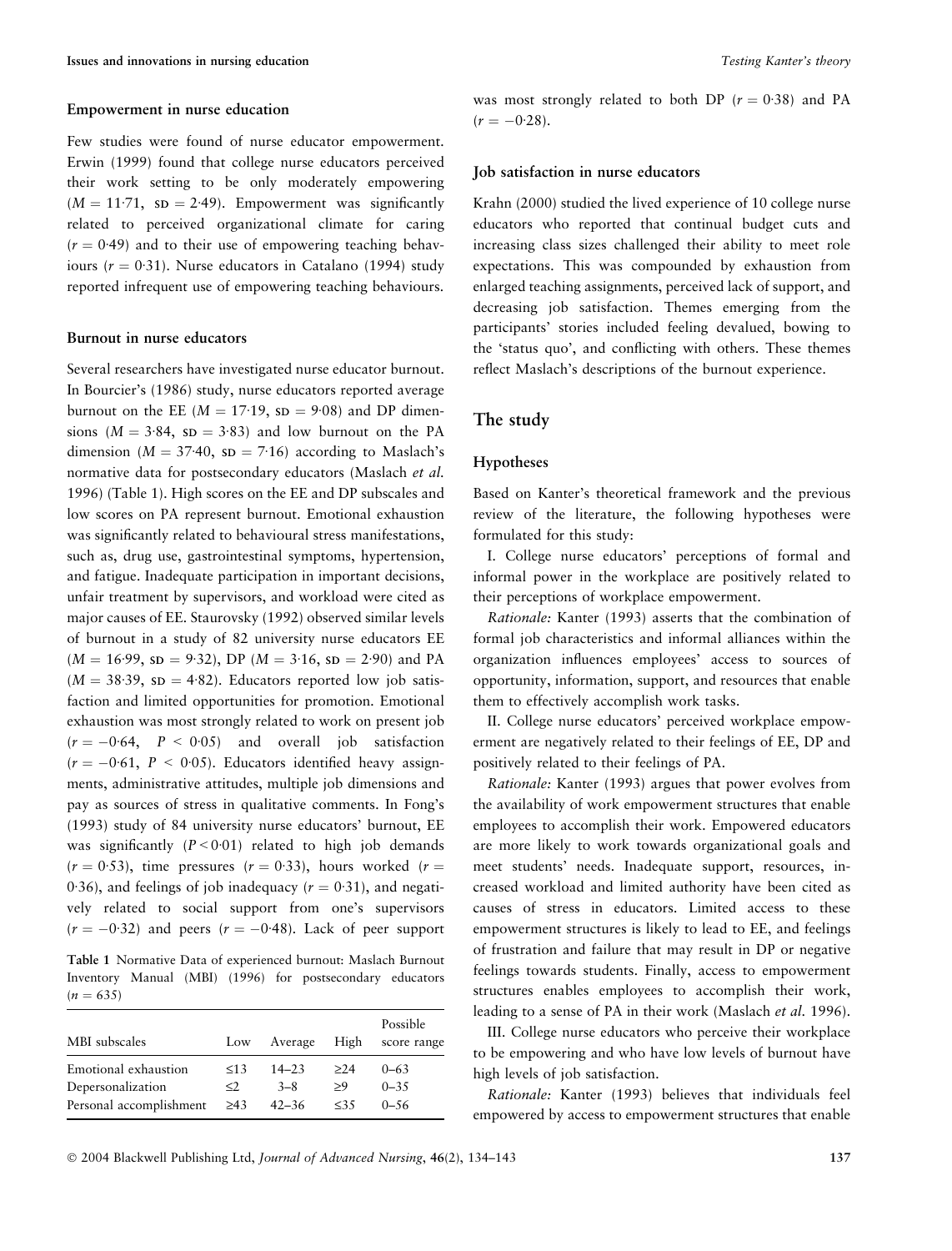them to mobilize the necessary resources to get things done. As a result, they are more productive and less likely to experience burnout, resulting in increased job satisfaction.

## Design

A descriptive correlational survey design was used to collect data from nurse educators working in community colleges across the province of Ontario. The provincial registry provided a list of all full-time or part-time college nurse educators currently working in these institutions. Inclusion criteria required that participants must have worked in their institutions for at least 6 months.

## Sample

A power analysis for multiple regression determined that a sample of 85 was required to achieve 80% power to detect a moderate effect size (0.15) (Cohen 1988). However, all available college nurse educators were surveyed to allow for the possibility of a low return rate commonly found with mail surveys, and for the possibility that many college nurse educators may no longer be in these roles due to recent downsizing. A total of 146 educators were asked to participate in the study. The final sample consisted of 89 useable surveys (61% response rate).

The majority of the respondents were female  $(98.9\%)$  and married  $(68.5\%)$ , averaging 51 years of age, with 20 years teaching experience, and 16 years in their current work setting. The majority had a graduate degree  $(65.3\%)$ . Educators taught an average of five courses a year and most  $(74.2%)$  stated their present workload was higher than in the past.

## **Instruments**

Workplace empowerment was measured by the Conditions of Work Effectiveness Questionnaire (CWEQ) (Laschinger 1996). This measures employee access to empowerment structures described by Kanter (opportunity, information, support and resources). Items are rated on a 5-point scale, then summed and averaged to yield four subscales. An overall empowerment scale is created by summing the four subscales (range: 4–20). Reported subscale reliability coefficients range from 0.76 to 0.94 (Sabiston & Laschinger 1995, Erwin 1999, Davies 2001), and were  $0.79-0.93$  in this study. An additional two-item scale measuring global perceptions of work empowerment is used as a validity check (Laschinger 1996). Cronbach alpha reliability has ranged from  $0.85$  to  $0.91$  (Cline 2001, Davies 2001), and was  $0.88$  in this study.

The CWEQ was strongly correlated with the global measure of empowerment ( $r = 0.73$ ,  $P = 0.01$ ), providing evidence for its construct validity.

The Job Activities Scale (JAS) (Laschinger 1996) contains nine items rated on a 5-point Likert scale that measure formal power. Reported alpha reliability ranges from  $0.71$  to  $0.86$  in previous research (Laschinger 1996), and was  $0.80$  in this study. The Organizational Relationship Scale (ORS) (Laschinger 1996) contains 18-item items that measure informal power. Alpha reliability ranged from  $0.85$  to  $0.90$ (Laschinger 1996),  $0.89$  in this study.

The Maslach Burnout Inventory Educator Survey (MBI-ES) (Maslach et al. 1996) measures perceived frequency of: EE, DP and PA. The EE subscale consists of nine items, the DP subscale five items and the PA subscale eight items. Items are rated on a 7-point scale and summed to create subscales. High scores on the EE and DP subscales and low scores on PA represent burnout. These scores are then categorized into low, average and high burnout according to normative data for postsecondary educators (Maslach et al. 1996). Maslach and Jackson (1981) report acceptable reliability for all subscales (EE = 0.90, DP = 0.79, and PA = 0.72). In this study, the alpha reliability coefficients were  $0.91$ ,  $0.74$  and 0.71, for the EE, DP and PA subscales, respectively. The DP and PA reliability coefficients are slightly lower than those reported by Maslach and Jackson (1981) for general postsecondary educators. It is possible that the more specific focus of nursing education accounts for this variation.

The Global Job Satisfaction Questionnaire is a 4-item global measure adapted from Hackman and Oldham's (1975) Job Diagnostic Survey (Laschinger 1996). Items are rated on a 5-point Likert scale. This measure has good internal consistency reliability 0.83 (Laschinger & Havens 1996a, 1996b, Laschinger *et al.* 2001); in our study this was  $0.82$ .

### Data collection

Following ethical approval, questionnaires were mailed to participants along with a researcher-addressed, stamped envelope. Dillman's (1978) techniques for increasing mail survey response rate were used. A reminder letter was sent at 2 weeks. Those who did not respond by 4 weeks were sent another questionnaire package. As a token of appreciation for participating in the study, a coffee shop voucher was included.

#### Data analysis

Descriptive and inferential statistical analyses were performed using the Statistical Package for Social Sciences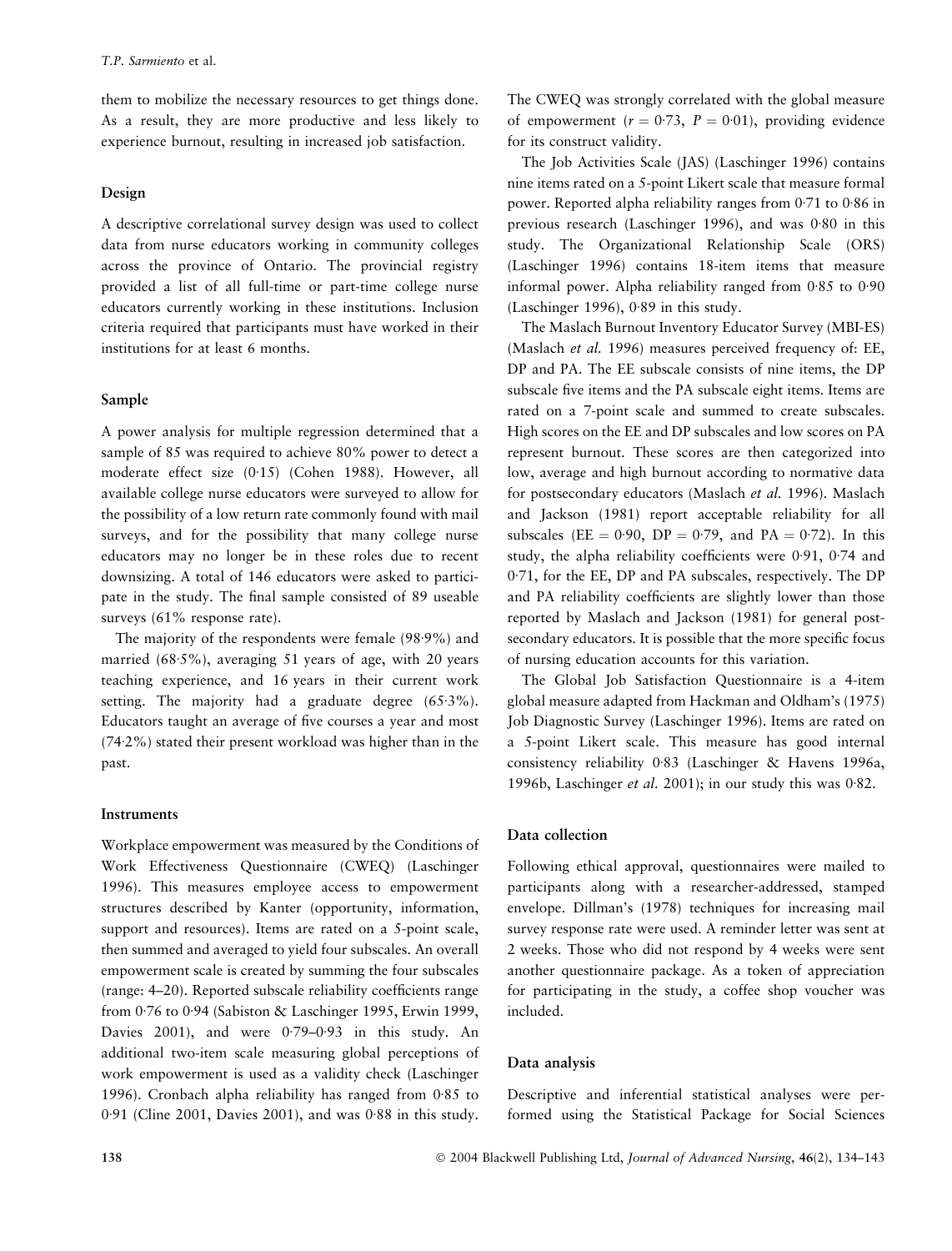Program Version 10<sup>.</sup>0 (SPSS Incorporated 1999). Multiple regression analysis and Pearson product-moment correlation analysis were used to test the study hypotheses.

## Results

### Descriptive results

The mean values and the SD for major study variables are shown in Table 3. Nurse educators perceived their work environment to be only somewhat empowering  $(M = 12.18,$  $SD = 2.27$ . Global empowerment was also moderate  $(M = 3.23, SD = 0.98)$ . Consistent with previous research, access to opportunity was the most empowering aspect in educators' work environments ( $M = 3.56$ , sp = 0.61), access to resources the least empowering  $(M = 2.58, SD = 0.66)$ . Nurse educators also reported only moderate levels of formal and informal power ( $M = 3.12$ , sp = 0.51 and  $M = 3.13$ ,  $SD = 0.60$ , respectively), similar to those of college nurse educators in Erwin's (1999) study but higher than those reported by staff nurses (Whyte 1995, Hatcher & Laschinger 1996, Laschinger & Havens 1996, 1997).

According to Maslach's norms, nurse educators' levels of EE, DP and PA were moderate  $(M = 21.02, SD = 10.89;$  $M = 5.03$ ,  $SD = 4.21$ ;  $M = 38.65$ ,  $SD = 5.57$ ; respectively) (see Table 2). These results are similar to other nurse educators (Bourcier 1986, Staurovsky 1992). However, their EE scores were higher and their DP and PA scores were lower than Maslach's norms for postsecondary educators. Finally, educators in this study were only somewhat satisfied with their job ( $M = 3.33$ , sp = 0.85). These findings are similar to those of clinical nurse educators in Davies's (2001) study.

Table 2 Observed mean values and SD for instrument scales and subscales

| Instrument                                                           | $\boldsymbol{n}$ | Mean  | SD    |
|----------------------------------------------------------------------|------------------|-------|-------|
| Overall empowerment (total CWEQ)**                                   | 89               | 12.18 | 2.27  |
| Subscales: opportunity*                                              | 89               | 3.56  | 0.61  |
| Information*                                                         | 89               | 3.16  | 0.75  |
| Support*                                                             | 89               | 2.88  | 0.83  |
| Resources*                                                           | 89               | 2.58  | 0.66  |
| Job Activities Scale (formal power)*                                 | 89               | 3.12  | 0.51  |
| Organizational Relationship Scale<br>$(informal power)$ <sup>*</sup> | 89               | 3.13  | 0.60  |
| Global empowerment*                                                  | 89               | 3.23  | 0.98  |
| Burnout subscales: emotional exhaustion (EE)                         | 89               | 21.02 | 10.89 |
| Depersonalization (DP)                                               | 89               | 5.03  | 4.21  |
| Personal accomplishment (PA)                                         | 89               | 38.65 | 5.57  |
| Global job satisfaction*                                             | 89               | 3.33  | 0.85  |
|                                                                      |                  |       |       |

Score range: \*1–5, \*\*4–20; EE, 0–63; DP, 0–35; PA, 0–56.

Table 3 Correlations between overall empowerment, formal power, informal power and burnout

| Empowerment variable                                  | EF.       | DP        | PА      |
|-------------------------------------------------------|-----------|-----------|---------|
| Overall empowerment (total CWEQ)                      | $-0.51*$  | $-0.40*$  | $0.38*$ |
| Subscales: opportunity                                | $-0.32**$ | $-0.31**$ | $0.32*$ |
| Information                                           | $-0.37**$ | $-0.38*$  | $0.40*$ |
| Support                                               | $-0.44*$  | $-0.30*$  | $0.25*$ |
| Resources                                             | $-0.48*$  | $-0.28*$  | $0.24*$ |
| Job Activities Scale (formal power)                   | $-0.37*$  | $-0.24**$ | $0.36*$ |
| Organizational Relationship Scale<br>(informal power) | $-0.30**$ | $-0.28**$ | $0.31*$ |
| Global empowerment                                    | $-0.53*$  | $-0.47*$  | $0.42*$ |

 $*P = 0.01; *P = 0.05.$ 

EE, emotional exhaustion; DP, depersonalization; PA, personal accomplishment; CWEQ, Conditions of Work Effectiveness Questionnaire.

#### Tests of hypotheses

College educators' perceptions of formal and informal power were positively related to their perceived access to empowerment structures. Fifty-one (51%) of the variance in empowerment was explained by formal and informal power  $[F (2, 86) = 46.65, P = 0.0001]$ . This is consistent with previous research (Laschinger 1996, Davies 2001). Both formal and informal power were significant predictors of empowerment ( $\beta = 0.42$ ,  $t = 4.26$ ,  $P = 0.0001$  and  $\beta =$ 0.37,  $t = 3.73$ ,  $P = 0.001$ ). These results support Kanter's (1993) contention that greater access to both formal power and informal power influence access to workplace empowerment structures.

College educators' perceptions of workplace empowerment were significantly related to all components of burnout  $(P < 0.01)$  (see Table 3). Pearson correlation analyses revealed that work empowerment was significantly related to EE  $(r = -0.51)$ , with access to resources having the greatest impact ( $r = -0.48$ ), followed by access to support  $(r = -0.44)$ , access to information  $(r = -0.37)$ , and opportunity ( $r = -0.32$ ). Similarly, empowerment was significantly negatively related to DP ( $r = -0.40$ ), with access to information having the greatest impact on DP  $(r = -0.38)$ . Finally, workplace empowerment was positively related to PA  $(r = 0.38)$ , with access to information having the greatest impact on PA ( $r = 0.40$ ), followed by access to opportunity  $(r = 0.32)$ . These findings are consistent with Hatcher and Laschinger's (1996) findings with staff nurses and similar to those of Davies (2001), who linked clinical nurse educators' empowerment to job tension.

Finally, high levels of work empowerment in combination with low levels of burnout were significant predictors of college educators' job satisfaction. This was the case for all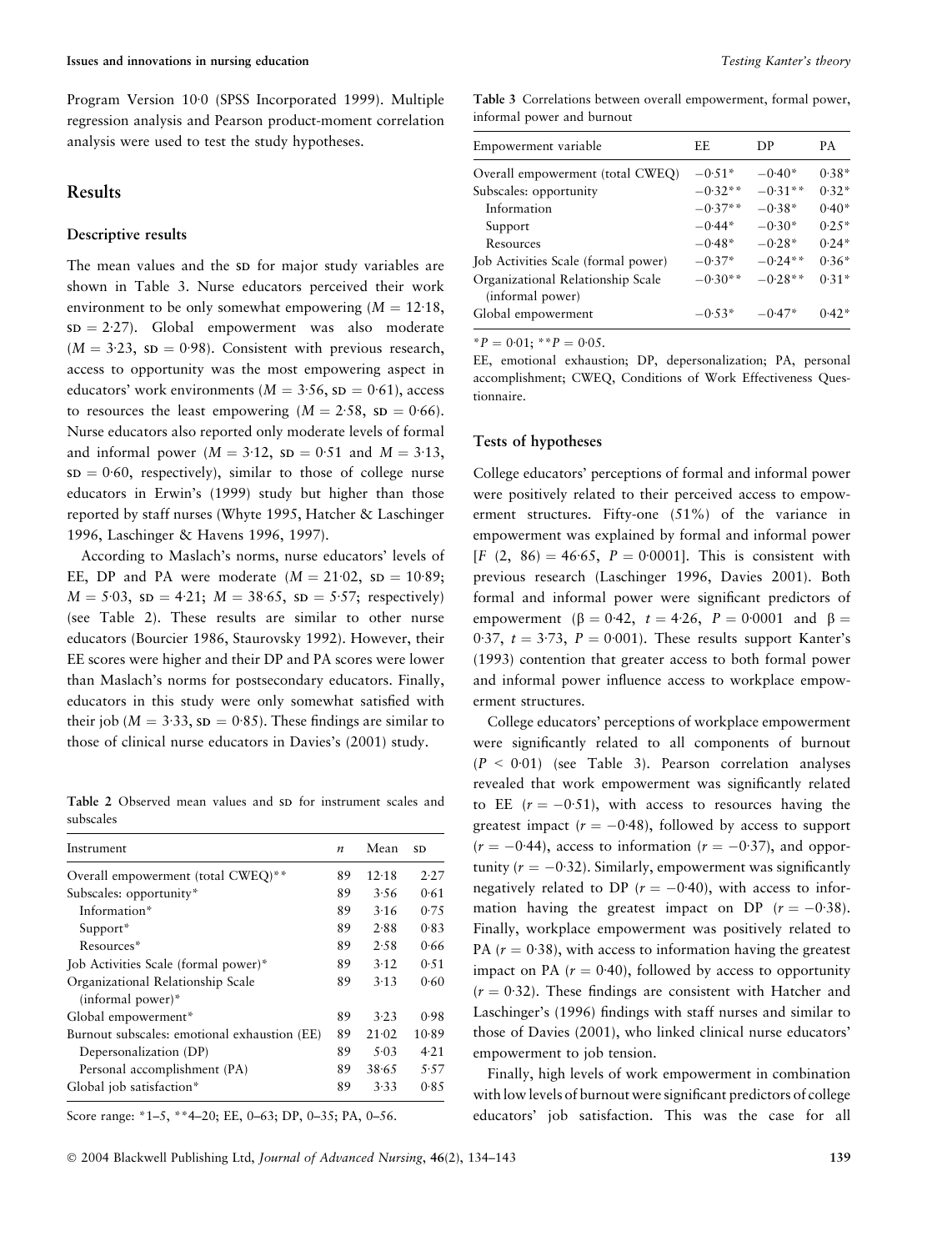components of burnout. As burnout is measured on three separate subscales (EE, DP and PA), three separate multiple regression analyses were performed. In all cases, both empowerment and burnout were significant predictors of job satisfaction; however, empowerment was the stronger of the two. Sixty percentage of the variance in job satisfaction was explained by the combination of empowerment and EE  $[F(1,$  $86$  = 25.01;  $\beta$  = 0.489,  $t = 6.14$ ,  $P = 0.0001$  and  $\beta =$  $-0.398$ ,  $t = -5.00$ ,  $P = 0.0001$ , for empowerment and EE, respectively]. Similarly, 55% of the variance in job satisfaction was explained by the combination of empowerment and DP [F  $(1, 86) = 13.12, P = 0.0001; \beta = 0.578, t = 7.32, and$  $\beta = -0.287, t = -3.63, P = 0.0001$ , respectively]. Finally, the combination of empowerment and PA explained 51% of the variance in job satisfaction [F (1, 86) = 4.67, P = 0.033;  $\beta = 0.625, t = 7.62, P = 0.0001$  and  $\beta = -0.177, t = -2.16,$  $P = 0.033$ , respectively]. To determine the effects of individual components of burnout in combination with empowerment, an additional hierarchical multiple regression was conducted in which the three burnout components were entered as a block. In this analysis, although the three burnout scales added a significant change in explained variance in job satisfaction  $[R^2 \text{ change} = 0.129, F \text{ change } (3, 84) = 9.21]$ , only EE was found to add unique explained variance beyond that explained by empowerment ( $\beta = -0.339$ ,  $t = -3.5$ ,  $P = 0.001$ ). In this model, empowerment was the strongest predictor of job satisfaction ( $\beta = -0.46$ ,  $t = 5.6$ ,  $P = 0.0001$ ). Neither DP nor PA was significant (β =  $-0.068$ , t =  $-0.685$ , P = 0.495 and  $\beta = 0.083$ ,  $t = 1.003$ ,  $P = 0.319$ , respectively). The total explained variance was 60.8%  $[R^2 = 0.608, F(4, 84) = 32.57,$  $P = 0.0001$ .

Additional correlational analyses were conducted to further examine the relationships between specific empowerment dimensions and burnout and job satisfaction. Overall empowerment and satisfaction were strongly related  $(r = 0.69, P = 0.01)$ . Job satisfaction was most strongly related to access to support ( $r = 0.610$ ,  $P = 0.0001$ ), followed by access to resources ( $r = 0.57$ ,  $P = 0.01$ ), information  $(r = 0.52, P = 0.01)$ , and opportunity  $(r = 0.493, P = 0.691)$  $P = 0.01$ ) (see Table 4). These findings are similar to those of Whyte (1995), Laschinger and Havens (1996, 1997) and Casier (2000), who found that access to support had the strongest relationship with staff nurse job satisfaction. Job satisfaction was also significantly related to formal and informal power  $(r = 0.54, P = 0.01; r = 0.43, P = 0.01)$ . Finally, all burnout subscales were strongly related to job satisfaction: EE  $(r = -0.65, P = 0.01)$ , DP  $(r = -0.52,$  $P = 0.01$  and PA ( $r = 0.42$ ,  $P = 0.01$ ).

Educational level, years of teaching experience, length of employment, and amount of courses taught per year were not

Table 4 Correlations between job satisfaction, empowerment and burnout

| Empowerment variable             | Global job satisfaction |
|----------------------------------|-------------------------|
| Overall empowerment (total CWEQ) | $0.69*$                 |
| Opportunity                      | $0.49*$                 |
| Information                      | $0.52*$                 |
| Support                          | $0.61*$                 |
| Resources                        | $0.56*$                 |
| Formal power (JAS)               | $0.54*$                 |
| Informal power (ORS)             | $0.43*$                 |
| Global empowerment               | $0.81*$                 |
| Burnout (MBI)                    |                         |
| Emotional exhaustion             | $-0.65*$                |
| Depersonalization                | $-0.52*$                |
| Personal accomplishment          | $0.42*$                 |

 $^*P = 0.01$ .

CWEQ, Conditions of Work Effectiveness Questionnaire; JAS, Job Activities Scale; ORS, Organizational Relationship Scale; MBI, Maslach Burnout Inventory.

significantly related to any of the major study variables. Empowerment was significantly  $( $0.05$ ) related to the$ number of classroom students taught ( $r = -0.23$ ), as was EE ( $r = 0.38$ ), DP ( $r = 0.38$ ), and job satisfaction ( $r = 0.30$ ). EE and job satisfaction were also significantly related  $(P < 0.05)$  to hours worked per week  $(r = 0.30)$  and  $r = -0.22$ , respectively).

## **Discussion**

The findings of this study support Kanter's theoretical contention that organizational factors within the workplace are important in shaping organizational behaviours and attitudes. Kanter's belief that employees' access to the information, opportunity, support and resources necessary for their work has positive effects on employees, such as lower degrees of burnout and greater amounts of job satisfaction was supported in the nurse educator population. College educators perceived themselves to be only moderately empowered, consistent with previous studies of college educators (Erwin 1999) and staff nurses (Whyte 1995, Hatcher & Laschinger 1996). Although more empowered than staff nurses, it is surprising that the difference was not greater, although the fact that both work in hierarchical organizations may account for this finding.

College educators felt they had more access to opportunity and the least access to resources. This is likely to be related to the nature of their roles. Educators are expected to attend professional conferences to remain up-to-date. These conferences provide them with opportunities to develop new knowledge and also to network with others within and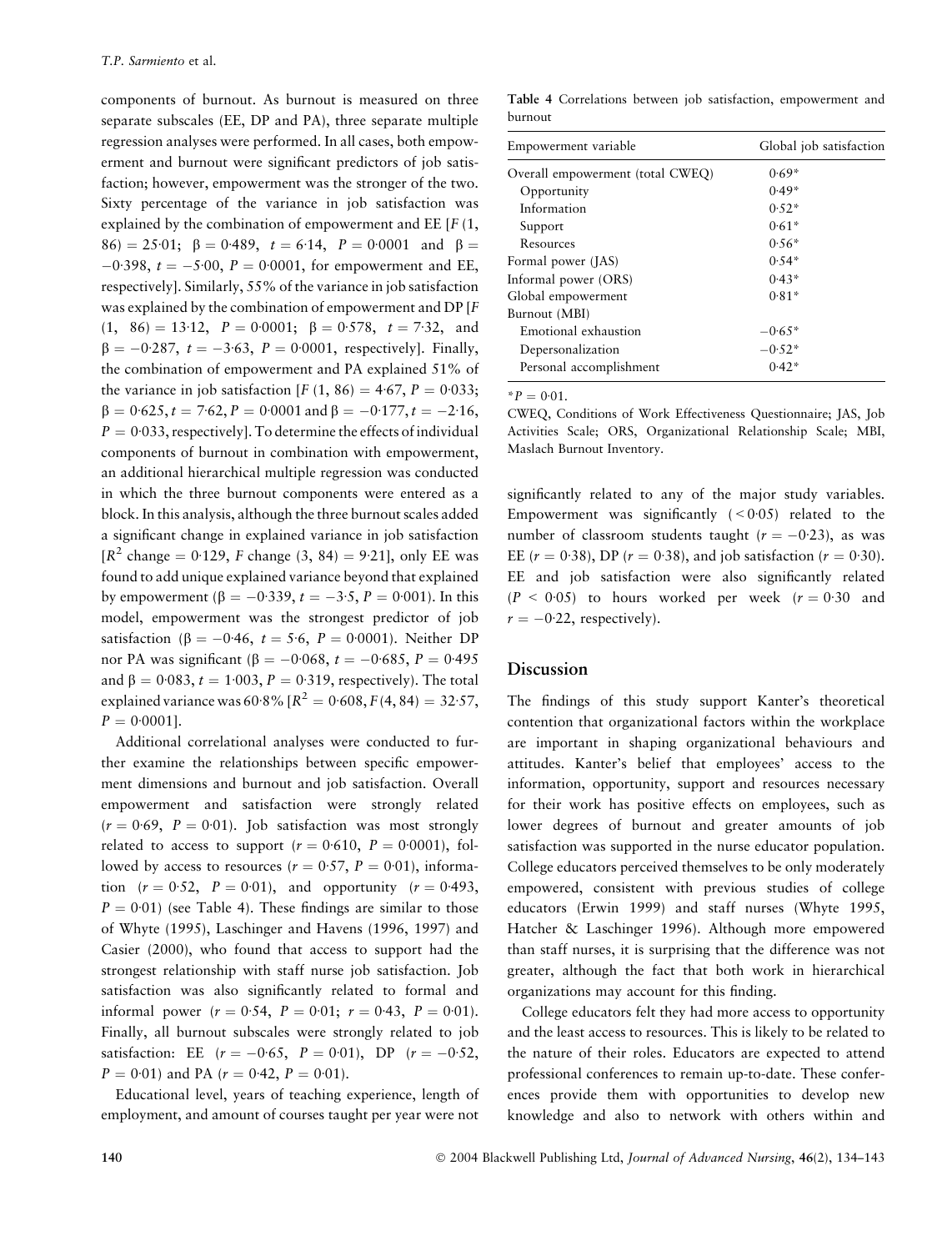outside the organization who might be able to provide support. Empowerment strategies for nursing education administrators include adding new challenges, implementing training and development sessions, unblocking channels of communication, building trust by sharing information, providing timely feedback on performance, supporting collaboration and collegiality among staff, and assuring available resources to accomplish work. Kanter (1993) argues that placing employees in positions that highlight their relevance, value and visibility to the organization increases perceptions of power.

Similar to Erwin's findings, both formal and informal power were strongly related to educators' perceptions of workplace empowerment. Kanter maintains that power can be accumulated in two ways in organizations: through formal positions in the organization (job activities) and through informal networks (alliances with subordinates, peers, and sponsors). This finding supports Kanter's (1977, 1993) belief that position in the organizational hierarchy determines the ease with which access to opportunity, information, support and resources is gained. College educators reported higher formal power than staff nurses in other studies (Whyte 1995, O'Brien 1997), possibly reflecting the greater flexibility that educators have in the way their work gets done.

Perceptions of empowerment were significantly related to EE and DP. Lack of support and resources played an important role. These results are consistent with Fong's (1990) study linking collegial and chairperson support to nurse educator burnout. Nursing education administrators can provide support and resources for nurse educators in a variety of ways. Annual performance appraisals and opportunities to discuss concerns of educators with administrators can be important sources of support. Recent funding cutbacks to programmes have resulted in fewer resources for nurse education, making it difficult for nurse educators to carry out their work. Consequently, they experience frustration and dissatisfaction with their jobs. Study results demonstrate the potential negative effects of this situation on nurse educator's mental health. Educators' perceptions of empowerment were also significantly related to their feelings of PA. Most educators enter the profession to help students learn and grow. When educators feel they have access to resources needed to promote student learning, they experience a sense of accomplishment.

Finally, high levels of work-related empowerment in combination with low levels of burnout were strongly predictive of nurse educators' job satisfaction. This supports Kanter's (1993) argument that when empowerment structures are in place, employees experience less job stress and are more satisfied in their work. All components of burnout were important predictors of job satisfaction, although EE dimension was the strongest. Indeed, EE was the only burnout component that accounted for unique variance in job satisfaction when the three burnout components were considered simultaneously. That is, once EE was taken into account, the other burnout components provided no new information in understanding the impact of burnout on job satisfaction. This finding is consistent with the view of many scholars that EE is the core component of burnout (Burke & Greenglass 1995, Cordes et al. 1997, Moore 2000). Most studies have shown it to be the most stable of the three components (Schaufeli & Enzmann 1998), and, it has been shown to be the most responsive to the nature and intensity of stress at work stress (Lee & Ashforth 1996, Schaufeli & Enzmann 1998). Thus, it is not surprising that EE was the most important burnout factor predicting nurse educators' job satisfaction in this study. Exhausted employees are not likely to be very satisfied with their jobs. While all empowerment factors were strongly related to job satisfaction, access to support was shown to have the strongest relationship. Support from administrators allows educators to perform their role effectively creating productive power and increased job satisfaction.

Informal power was also an important determinant of job satisfaction supporting Kanter's contention that positional power is not sufficient for effective performance in organizations. College educators in Krahn (2000) study identified the importance of informal working relationships as instrumental to effective performance. Kanter (1993) believes that work structures, such as teams, empower employees by fostering opportunities to learn and grow, providing access to information, support and resources, resulting in increased work satisfaction and effectiveness. Educators engage in many activities throughout the organization that allow them the opportunity to build valuable networks with co-workers outside of their immediate workgroup.

Educators' empowerment and job satisfaction were negatively related to the number of classroom students taught and hours worked per week. This is a resource issue. According to Kanter (1993), time is an essential empowerment resource. Barrett et al. (1992) observed that nurse educators' most enjoyable aspect of their job was student contact and felt they had insufficient time to do so due to unreasonable workloads. Addressing these issues would allow them to spend more time with students and to pursue other aspects of the nurse educator role, such as participating in continuing education activities. These opportunities can increase feelings of empowerment and job satisfaction.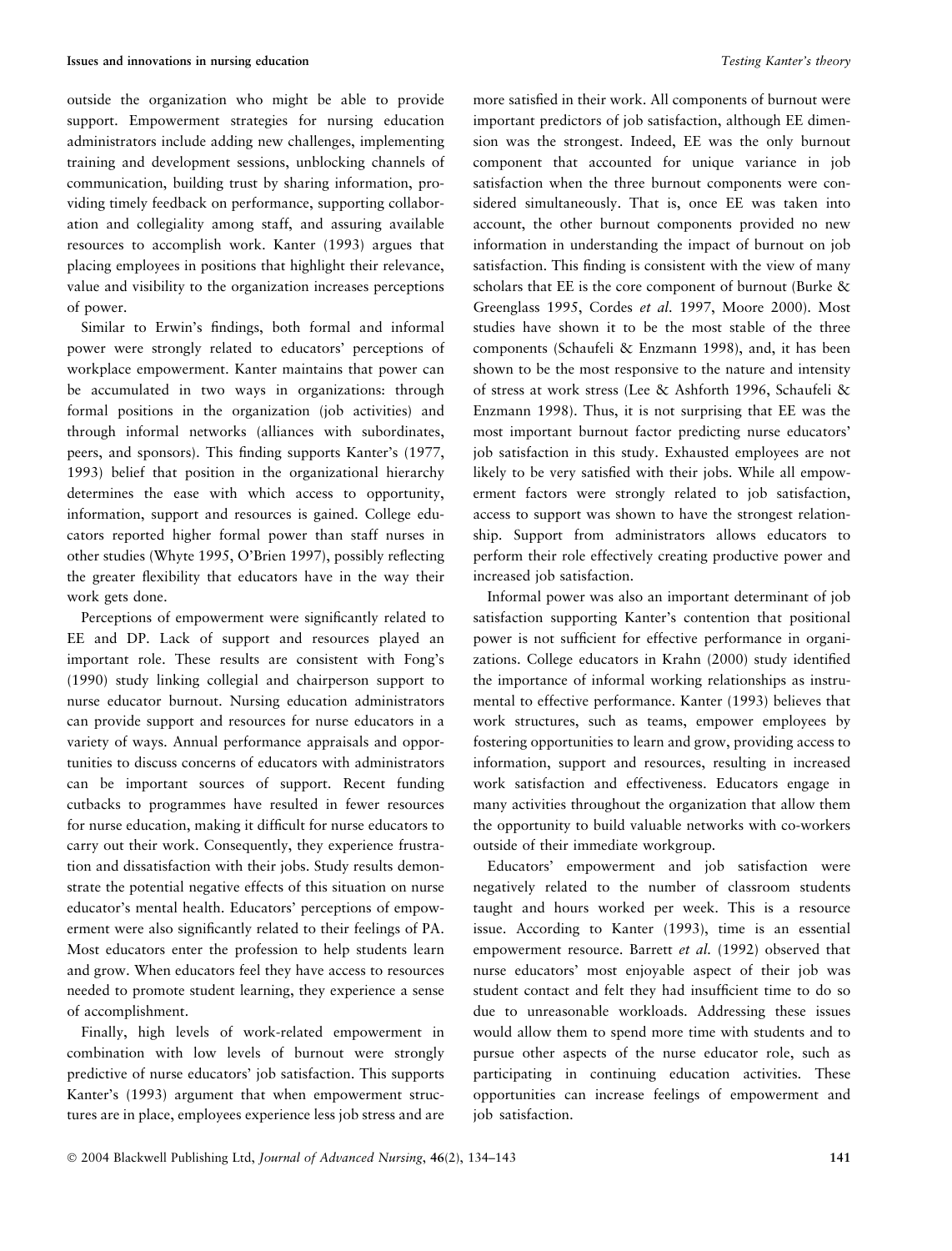## What is already known about this topic

- Nurse educator shortages have been attributed to the ageing of the present cohort, fewer recruits to academic nursing, inadequate or unhealthy work conditions, and lack of job security.
- These shortages may increase workload, stress and burnout.
- Nurse educators have multiple roles and responsibilities, and these broad expectations may increase the risk of burnout and job dissatisfaction.

# What this paper adds

- Support for Kanter's theory of organizational empowerment in the nurse educator population.
- Increasing access to empowerment structures of information, support, resources and opportunities for college nurse educators may reduce burnout and increase job satisfaction.
- Access to resources and support have the greatest influence on college educators' levels of job satisfaction and burnout.

## Limitations

There are several methodological limitations of this study. Response bias is always a concern when self-report instruments are used. Another limitation is related to the process used to acquire the sample. It is possible that educators were missing from the sampling frame because they refused to release their name for research purposes. Finally, it is not possible to generalize the findings to university educators.

# Conclusion

The results of this study provide support for the applicability of Kanter's organizational empowerment theory in nurse education environments. The findings support Kanter's proposition that workplace structures have positive effects on employees. The results must be viewed in relation to current financial constraints in nurse education. Insufficient funding for nurse education programmes and the impending shortage of nurse educators in the near future place nurse educators at risk of burnout and poor health. This study suggests that strategies to enhance work empowerment may prevent burnout in college educators and increase job satisfaction. Nurse educators who are more satisfied with their jobs will engage in their work with greater joy and accomplishment throughout their academic careers. Consequently, student

learning will be enhanced and the nursing profession is more likely to gain highly qualified graduates who ensure that patients receive that quality of care they deserve.

# Acknowledgements

This study was funded by Sigma Theta Tau Iota Omicron Chapter; Nursing Research Interest Group, Registered Nurses Association of Ontario; Social Sciences and Humanities Research Council; and the Empowerment Research Program, University of Western Ontario.

# References

- Barrett M.C., Goldenberg D. & Faux S. (1992) Career patterns and job satisfaction of Canadian nurse educators. Journal of Advanced Nursing 17, 1002–1011.
- Bauder L. (1982) Discontent and crisis at schools of nursing: the consequence of unmet human needs. Western Journal of Nursing Research 4, 35–48.
- Bourcier F.M. (1986) Burnout in baccalaureate nurse educators. Unpublished Dissertation Research Project. University of Pennsylvania, Philadelphia, PA.
- Brendtro M. & Hegge M. (2000) Nursing faculty: one generation away from extinction? Journal of Professional Nursing 16, 97–103.
- Brown M.K. (1991) Role strain: nurse, researcher, educator, counselor. The Canadian Nurse 1, 31–37.
- Brown J.C. & Kanter R.M. (1982) Empowerment: key to effectiveness. Hospital Forum 25, 6–13.
- Burke R.J. & Greenglass E. (1995). A longitudinal study of psychological burnout in teachers. Human Relations 48, 187–203.
- Casier S. (2000) The relationship between registered nurses' perceptions of job-related empowerment, organizational trust, and job satisfaction. Unpublished Master's Research Project. University of Western Ontario, London, Ontario.
- Catalano C.J. (1994) A survey of educators' activities to empower nurses for practice. Nursing Outlook 42, 182–187.
- Chandler G.E. (1986) The relationship of nursing work environment to empowerment and powerlessness. Unpublished Doctoral Dissertation. University of Utah, Salt Lake City, Utah.
- Cline J. (2001) The relationship between RNs' perceptions of job related empowerment, psychological empowerment and organizational trust. Unpublished Master's Research Project. University of Western Ontario, London, Ontario.
- Cohen J. (1988) Statistical Power Analysis for Behavioral Sciences, 3rd edn. Laurence-Erlbaum, Hillsdale, NJ.
- Cordes C.L., Dougherty T.W. & Blum M. (1997) Patterns of burnout among managers and professionals: a comparison of models. Journal of Organizational Behavior 18, 685–701.
- Davies M.A. (2001) Perceived workplace empowerment, job tension, job satisfaction of clinical educators in hospital settings: testing Kanter's theory. Unpublished master's research project. University of Western Ontario, London, Ontario.
- DeYoung S.D. & Bliss J.B. (1995) Nursing faculty: an endangered species? Journal of Professional Nursing 11, 84–88.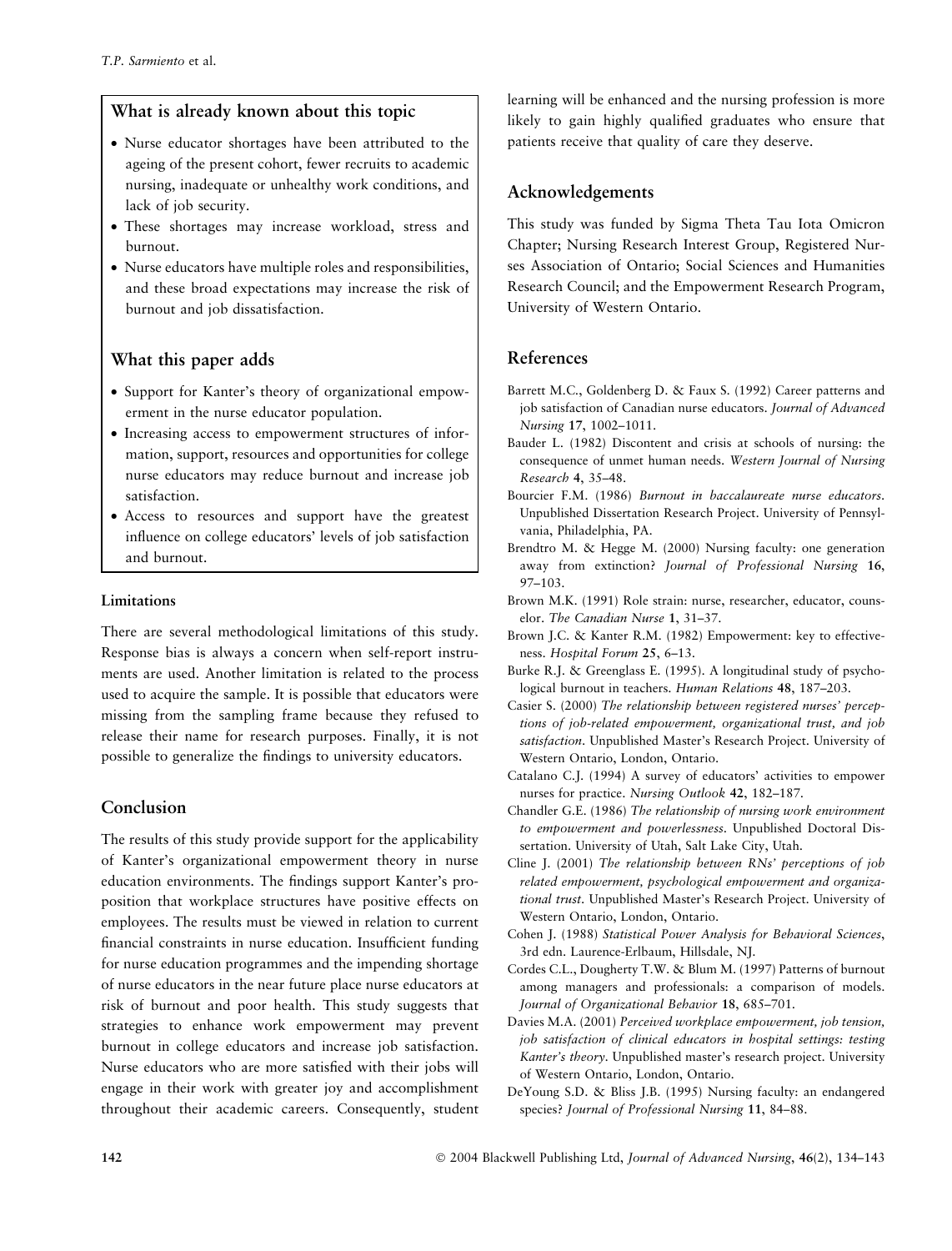- Dillman D. (1978) Mail and Telephone Surveys: The Total Design Method. John Wiley & Sons, New York.
- Erwin M.J. (1999) The relationship between perceptions of workplace empowerment of college nurse educators and an organizational climate for caring in the workplace. Unpublished master's thesis. University of Western Ontario, London, Ontario.
- Fong C. (1990) Role overload, social support, and burnout among nursing educators. Journal of Nursing Education 29, 102–108.
- Fong C. (1993) A longitudinal study of the relationships between overload, social support, and burnout among nursing educators. Journal of Nursing Education 32, 24–29.
- Hackman J.R. & Oldham G.R. (1975) Motivation through the design of work: testing of a theory. Organizational Behavior and Human Performance 11, 250–279.
- Hatcher S. & Laschinger H. (1996) Staff nurses' perceptions of job empowerment and level of burnout: a test of Kanter's theory of structural power in organizations. Canadian Journal of Nursing Administration 9, 74–95.
- Kanter R.M. (1977) Men and Women of the Corporation. Basic Books, New York.
- Kanter R.M. (1979) Power failure in management circuits. Harvard Business Review 57, 65–75.
- Kanter R.M. (1993) Men and Women of the Corporation, 2nd edn. Basic Books, New York.
- Krahn M.A. (2000) Nurse educators' experience of their jobs in a diploma nursing programe at a college of applied arts and technology. Unpublished Master's Thesis. University of Western Ontario, London, Ontario.
- Kutzscher L.I.T., Sabiston J.A., Laschinger H.K.S. & Nish M. (1996) The effects of a teamwork project on staff perceptions of empowerment and job satisfaction in a large acute care teaching hospital. Healthcare Management Forum 10, 44–47.
- Langemo D. (1988) Work-related stress in baccalaureate nurse educators. Western Journal of Nursing Research 10, 327–334.
- Laschinger H.K.S. (1996) A theoretical approach to studying work empowerment in nursing: A review of studies testing Kanter's theory of structural power in organizations. Nursing Administration Quarterly 20, 25–41.
- Laschinger H.K.S. & Havens D.S. (1996) Staff nurse work empowerment and perceived control over nursing practice, work satisfaction and work effectiveness. Journal of Nursing Administration 26, 27–35.
- Laschinger H.K.S. & Havens D.S. (1997) The effect of workplace empowerment on staff nurses' occupational mental health and

work effectiveness. Journal of Nursing Administration 27, 42– 50.

- Laschinger H.K.S., Finegan J., Shamian J. & Wilk P. (2001) Impact of structural and psychological empowerment on job strain in nursing work settings. Journal of Nursing Administration 31, 260–272.
- Lee R. & Ashforth B.E. (1996). A meta-analytic examination of the correlates of the three dimensions of job burnout. Journal of Applied Psychology 81, 123–133.
- Leon L. & Zareski S. (1998) Changes in nursing education: Implications for faculty stress. Nurse Educator 23, 7.
- Maslach C. (1982) Burnout: The Cost of Caring. Prentice Hall, Englewood Cliffs, NJ.
- Maslach C. & Jackson S. (1981) The measurement of experienced burnout. Journal of Occupational Behavior 2, 99–113.
- Maslach C., Jackson S. & Leiter M. (1996) Maslach Burnout Inventory Manual, 3rd edn. Consulting Psychologists Press, Palo Alto, CA.
- Moody N.B. (1996) Nursing faculty job satisfaction: a national survey. Journal of Professional Nursing 12, 277–288.
- Moore J.E. (2000). Why is this happening? A causal attribution approach to work exhaustion consequences. Academy of Management Review, 25, 335–349.
- O'Brien L.A. (1997) Empowerment and occupational mental health: a test of Kanter's theory of organizational behaviour. Unpublished Master's Research Project. University of Western Ontario, London, Ontario.
- Pines A.M. & Maslach C. (1978) Characteristics of staff burnout in mental health settings. Hospital and Community Psychiatry 29, 233–237.
- Sabiston J. & Laschinger H. (1995) Staff nurse work empowerment and perceived autonomy. Journal of Nursing Administration 25, 19–25.
- Schaufeli W.B. & Enzmann D. (1998). The Burnout Companion to Study and Practice: A Critical Analysis. Taylor & Francis, Washington, DC.
- SPSS Incorporated (1999) SPSS for Windows Standard Version 10.0. SPSS, Inc, Chicago, IL.
- Staurovsky L.G. (1992) Burnout in nurse faculty: relationship to job satisfaction and self identified job related stressors. Unpublished Dissertation Research Project. University of Texas, Austin.
- Stout J.K. & Williams J.M. (1983) Comparison of two measures of burnout. Psychological Reports 53, 283–289.
- Whyte H.L. (1995) Registered nurses' perceptions of empowerment and job satisfaction in a hospital setting. Unpublished Master's Research Project. University of Western Ontario, London, Ontario.